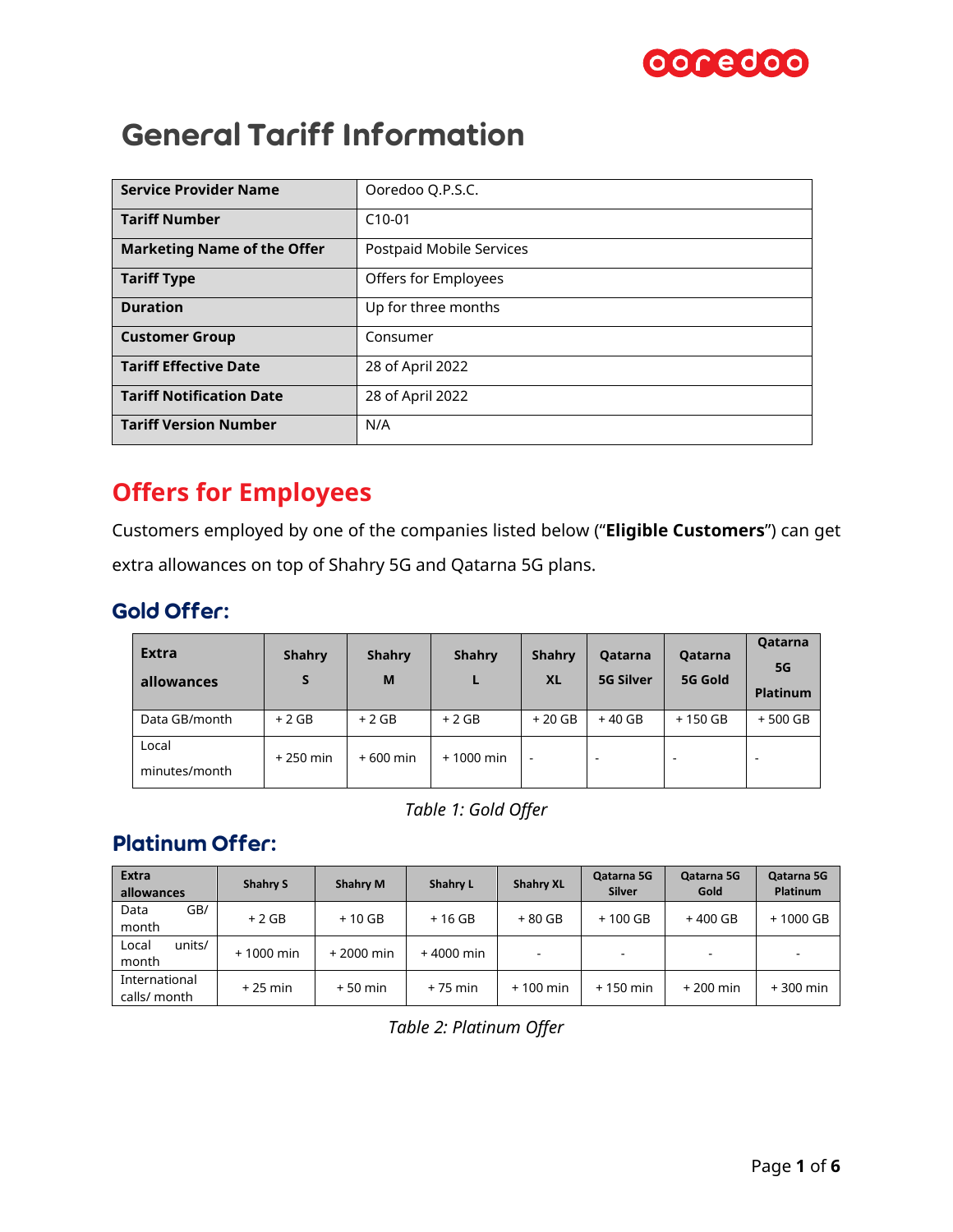

#### Terms:

- 1. Standard plan allowances are as per Tariff C10-01 paragraph 4.14.2
- 2. Extra allowances are valid for twelve (12) months from the date of the activation of the offer.
- 3. Bonus allowances will be terminated if plan is changed or line is deactivated.
- 4. International minutes are valid for calls to 121 destination. The full list can be found on [www.ooredoo.qa](http://www.ooredoo.qa/).
- 5. Ooredoo may apply up to 20% rental discount for Shahry 5G and Qatarna 5G plans together with Gold and Platinum offers.
- 6. Offers can be applied only to personal lines of the Eligible Customers.
- 7. Qualifying criteria: to avail the offer, customer has to present a valid Employee's ID which proeves that the customer is an employee of one of the companies listed below.
- 8. The minimum service period of three (3) months applies.
- 9. Ooredoo General Terms and Conditions for Consumer Services Apply.
- 10. List of eligible companies (or entities): The Gold and Platinum offer apply only to employees of the following list of companies:

### List of companies which employees are eligible for the Gold Offer<sup>1</sup>:

| Company                             |
|-------------------------------------|
| AL EMADI REAL STATE ENTERPRISES     |
| Al Mana Group                       |
| AL RAYYAN FOR MEDIA & MARKETING CO. |
| Al Rayyan Project Management        |
| <b>AL-ANDALUS Schools</b>           |
| AL-DAWRI & AL-KASS CHANNEL          |
| Al-Jazeera                          |
| AL-MIRA CONSUMERS GOOD'S CO.        |
| Al-Shafallah                        |

<sup>&</sup>lt;sup>1</sup> The list has been updated on 14 June 2022

l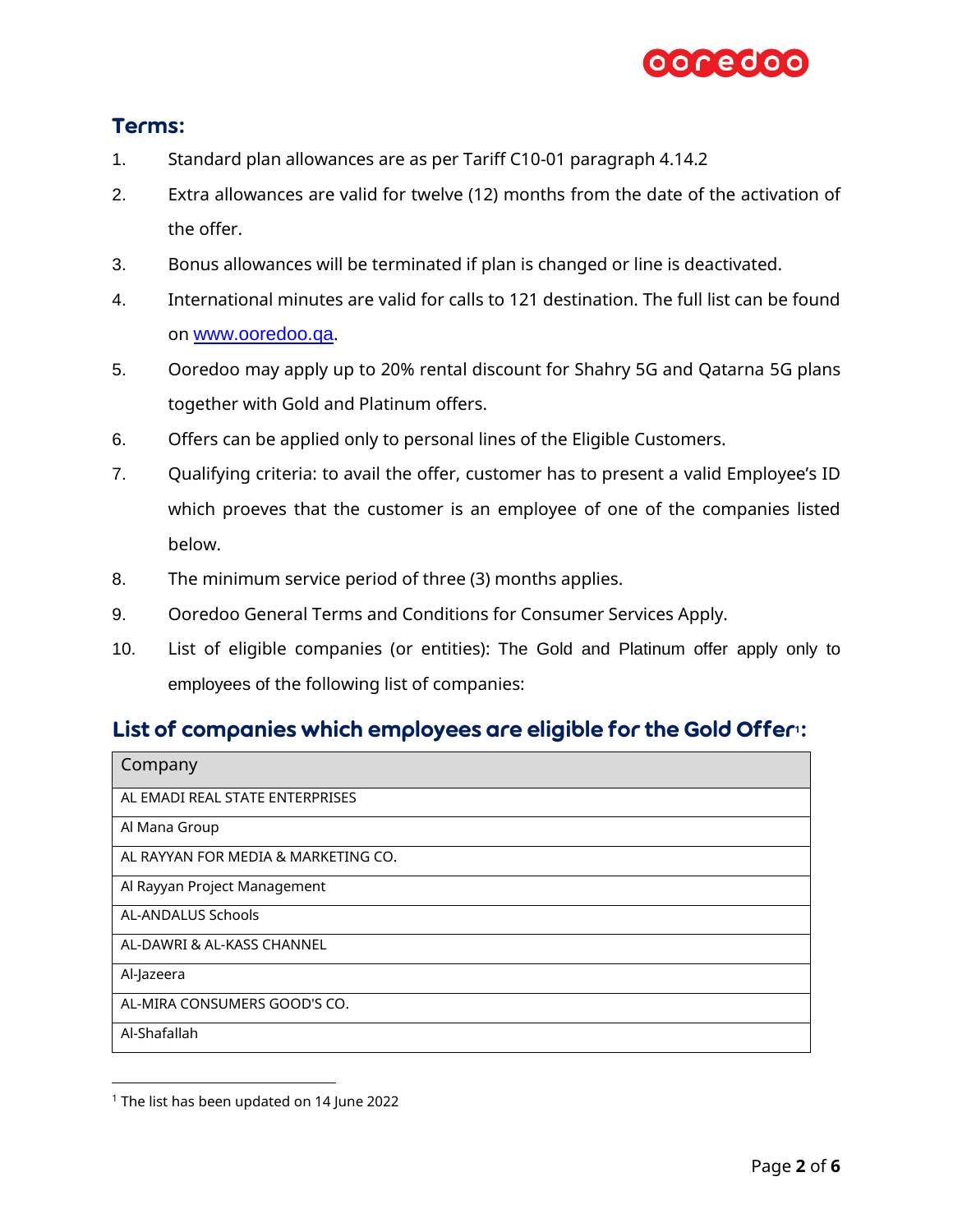

| Company                                    |
|--------------------------------------------|
| Amiri Diwan                                |
| Amiri Guards                               |
| AMLAK                                      |
| Amwaj                                      |
| <b>ASPIRE</b>                              |
| Authority for Minor's                      |
| Azadea Group                               |
| BeIN                                       |
| <b>BEST BUDDIES</b>                        |
| <b>British Embassy</b>                     |
| CARNEGIE MELLON QATAR CAMPUS               |
| <b>Commercial Bank</b>                     |
| <b>Consolidated Contractors Company</b>    |
| COR QATAR FOUNDATION FOR ELDERLY PEOPLE    |
| Court of Appeal                            |
| <b>Customs and Ports General Authority</b> |
| DAREEN INTERNATIONAL CO (MOTHERCARE)       |
| Doha Bank                                  |
| Dolphin Energy                             |
| <b>EDUCATION CITY COLF CLUB</b>            |
| <b>ELAN</b>                                |
| <b>Embassy of France</b>                   |
| Embassy of India                           |
| Embassy of Republic of Turkey              |
| Embassy of Spain                           |
| Embassy of The United States of America    |
| Embasy of Federal Republic of Germany      |
| Embasy of Kingdom of Netherland            |
| Embasy of Sultonate of Oman                |
| Exxon Mobil                                |
| GEORGETOWN UNIVERSITYGEORGETOWN UNIVERSITY |
| <b>Gulf Drilling International</b>         |
| HAMAD GENERAL HOSPITAL                     |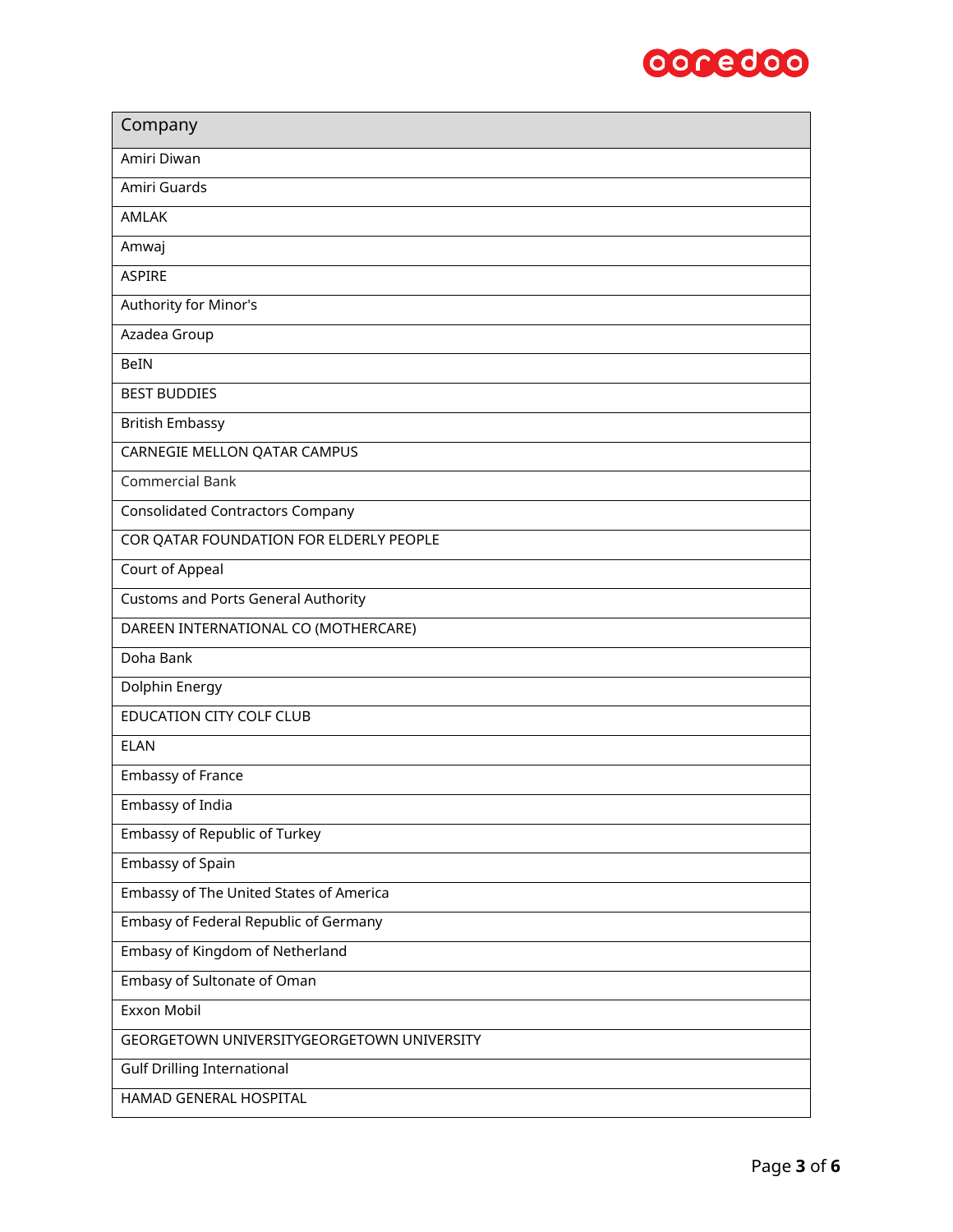

| Company                                                                           |
|-----------------------------------------------------------------------------------|
| <b>Hamad Medical Corporation</b>                                                  |
| HMC- DUKHAN HOSPITAL                                                              |
| <b>Iranian Embassy</b>                                                            |
| Lulu Group                                                                        |
| Maersk Oil                                                                        |
| MAF HYPERMARKETS QATAR                                                            |
| Manateq                                                                           |
| Milaha                                                                            |
| Ministry of Education and Higher Education                                        |
| Ministry of Endowments and Islamic Affairs                                        |
| MINISTRY OF ENVIRONMENT                                                           |
| Ministry of Environment                                                           |
| Ministry of Justice                                                               |
| Ministry of Public Health                                                         |
| MINISTRY OF TRANPORTATION                                                         |
| MINISTRY OF YOUTH AND SPORTS                                                      |
| <b>MSHEIREB PROPERTIES</b>                                                        |
| Muntajat                                                                          |
| Nikilat                                                                           |
| North Oil Company                                                                 |
| NORTHWESTERN UNIVERSITY                                                           |
| Occidental Petroleum                                                              |
| Oryx GLT                                                                          |
| PRIMARY HEALTH CARE                                                               |
| Qatar Airways                                                                     |
| Qatar Charitable Society                                                          |
| <b>Qatar Football Association</b>                                                 |
| QATAR FOUNDATION FOR EDUCATION SCIENCE & COMMUNITY DEVELOPMENT (SHAFALLAH CENTRE) |
| QATAR FOUNDATION FOR SOCIAL WORK                                                  |
| QATAR FOUNDATION PROTECTION & SOCIAL REHABILTATION                                |
| Qatar Investment Authority                                                        |
| Qatar Islamic Bank                                                                |
| QATAR MEDIA CORPORATION                                                           |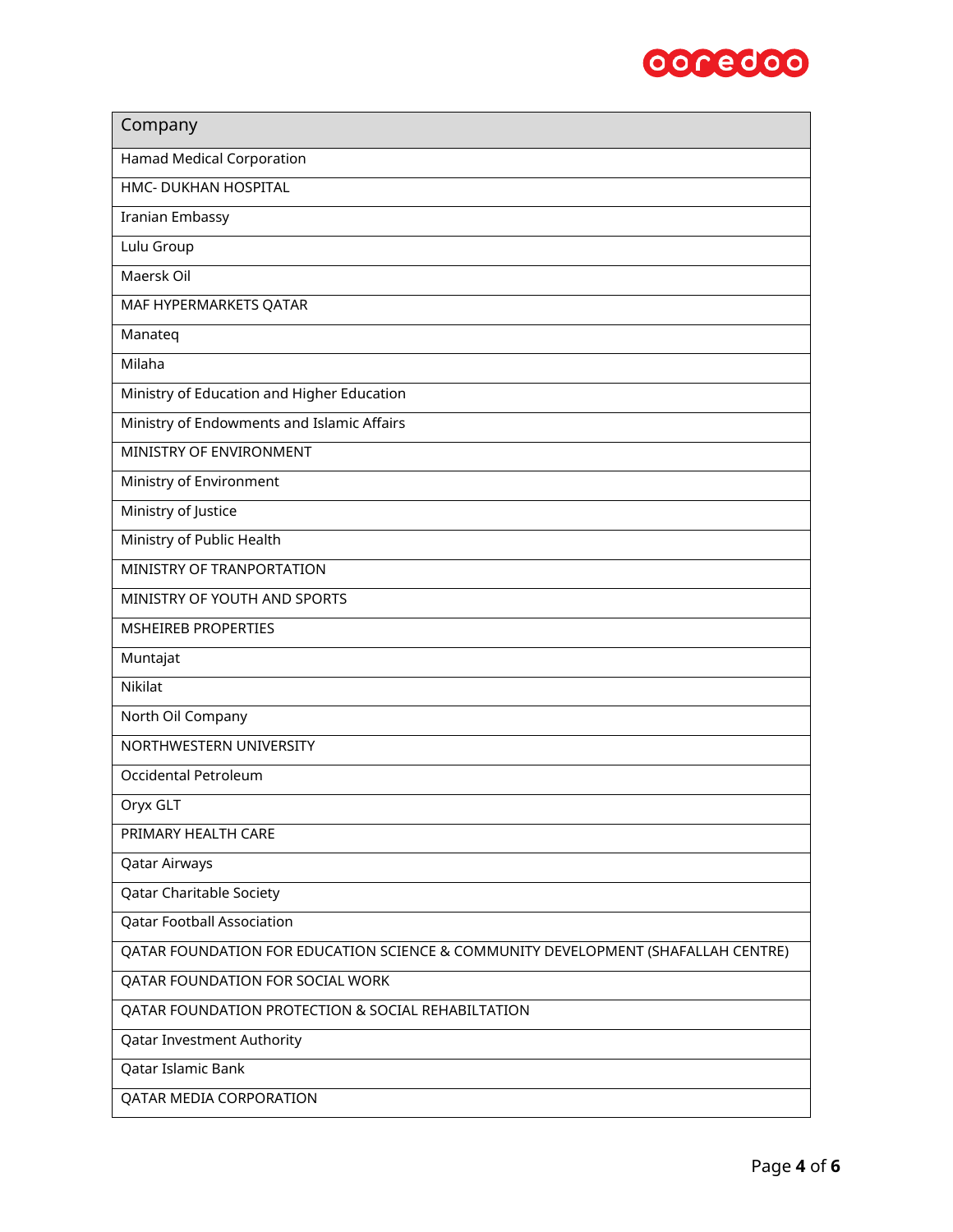

| Company                                              |
|------------------------------------------------------|
| QATAR MEDIA SERVICES                                 |
| Qatar National Bank (QNB Group)                      |
| <b>Qatar Navigation</b>                              |
| Qatar Olymic Committee                               |
| <b>QATAR ORPHAN FOUNDATION</b>                       |
| Qatar Petroleum                                      |
| Qatar Ports Management Company (MWANI)               |
| Qatar Rail                                           |
| QATAR RED CRESCENT SOCIETY OFFICE                    |
| Qatar Schell                                         |
| Qatar Shell                                          |
| QATAR SOCIETYFOR REHABILITATION OF SPECIAL NEEDS     |
| Qatar Stars League                                   |
| QATAR UNIVERSITY - OFFICE                            |
| Qatari Diar                                          |
| QSTEC                                                |
| QTerminals                                           |
| Schlumberger                                         |
| SOCIAL DEVELOPMENT CENTER (SDC)                      |
| <b>Starlink</b>                                      |
| Supreme Committee for Delivery & Legacy (Qatar 2022) |
| SUPREME COUNCIL OF HEALTH                            |
| Syrian Embassy                                       |
| TEXAS A&M UNIVERSITY AT QATAR                        |
| Total                                                |
| United Development Company (UDC)                     |
| WEILL CORNELL MEDICAL COLLEGE IN QATAR               |
| WOQOD                                                |
| ZULAL WELLNESS RESORT                                |

## List of companies which employees are eligible for the Platinum Offer: